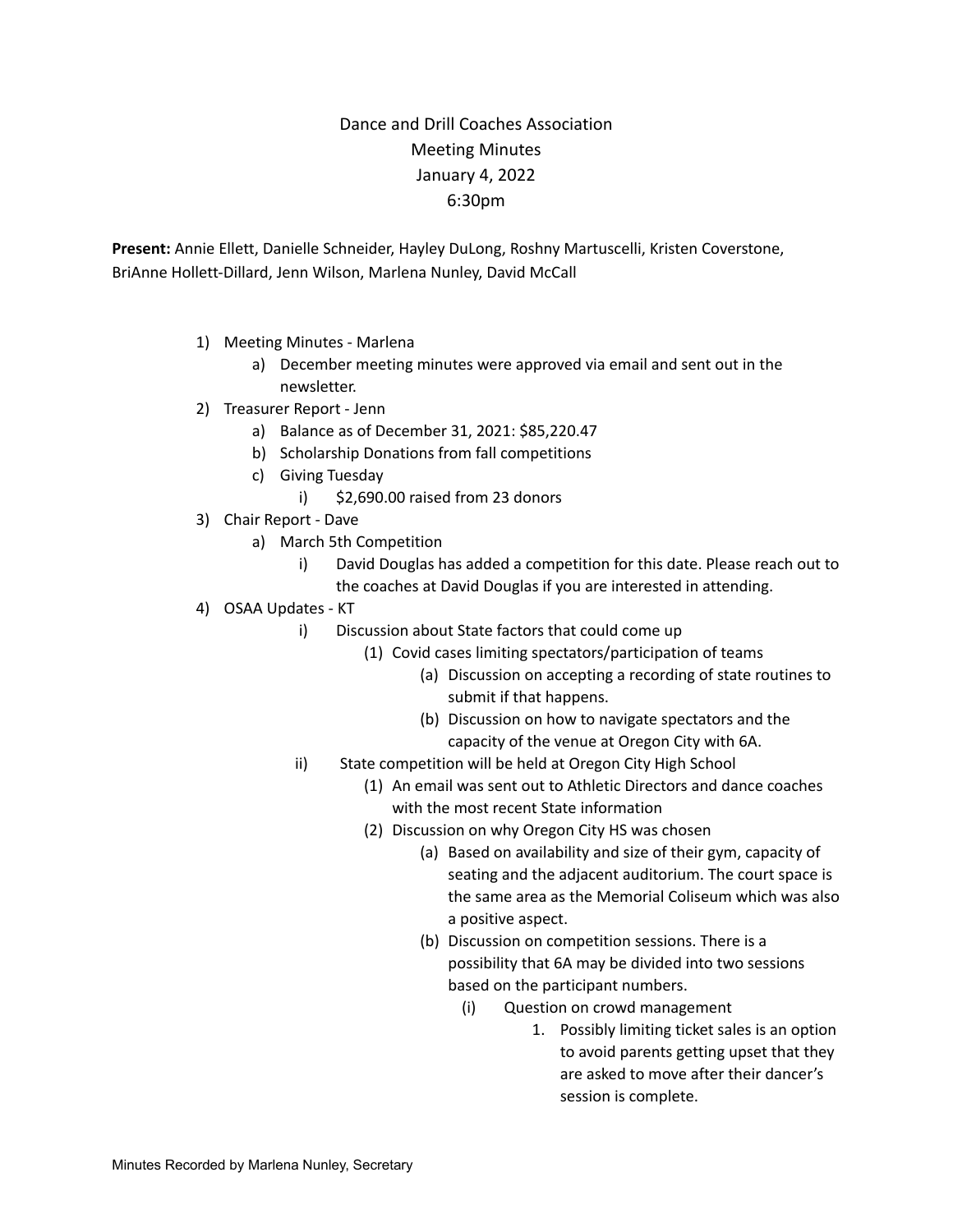- a. The other side of the bleachers can be opened up to accommodate all 6A parents with awards facing the commons area so both sides will be at a side view during awards.
- iii) Venues for future State Competitions
	- (1) This hasn't been decided yet. OSAA will be looking at several possible venues for 2023 and on.
- iv) State Committee Meeting
	- (1) The committee will be meeting on Monday and have received the State 2023 proposal. This will be a preliminary meeting and will follow up with questions regarding structure, etc at future executive meetings. The final decision will be made by the OSAA Executive Board at their meeting in May.
- v) Transgender Identification Policy
	- (1) This will be brought up at our Winter Membership Meeting so KT can let dance coaches know where to find the OSAA policy on transgender athletes.
- 5) JA Report Kristen
	- a) Traditional Season
		- i) Discussion on changes to comments for traditional season
			- (1) Decided that recorded comments will come back for the traditional season.
			- (2) Kristen will send out information out to the judges for a workshop time prior to the first competition.
- 6) All State Marlena/Hayley
	- a) Registered Dancers: 162
		- i) 6A: 104
		- ii) 5A: 43
		- iii) 1-4A: 15
			- (1) Dance scholarships will be based on a percentage of dancers who show up. The registered dancers will give us an idea of how many scholarships we should discuss and plan for.
	- b) The jazz portion of the video was sent to all coaches as well as the overview of the day and the schedule.
		- i) All State will take place at Gresham High School on January 16th and check-in for dancers will be 8:00-8:20am.
- 7) Scholarships Roshny
	- a) Opportunity Scholarships
		- i) Follow up on amounts/applications
- 8) Awards Annie
	- a) Review of nomination process
		- i) A survey will be sent to the board for discussion on DDCA Awards.